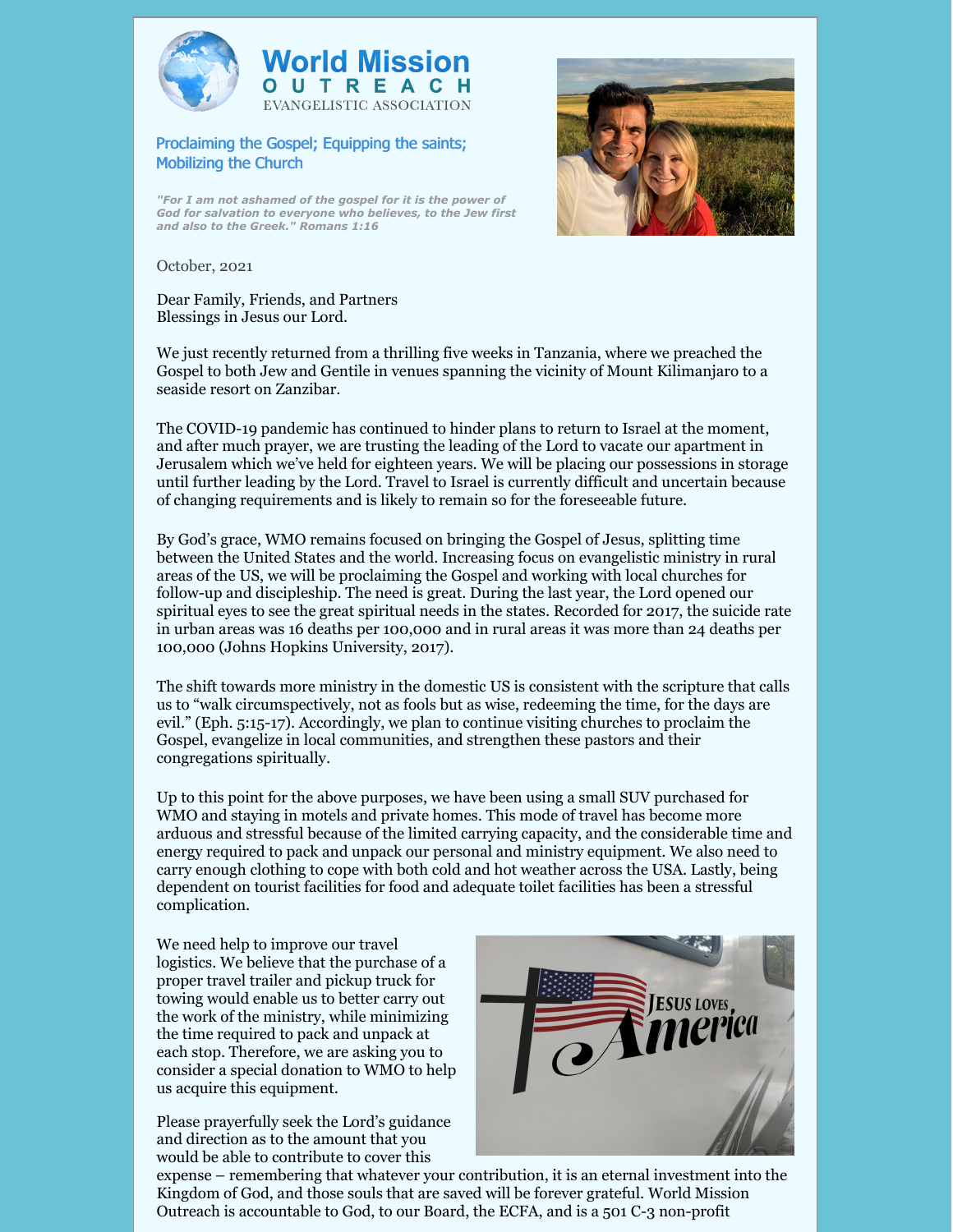organization.

Thank you for your faithful prayers for us as we carry this work of itinerant evangelism under difficult conditions. God is faithful and we need to stay faithful to His calling of evangelism. We cannot do this without you. We are one team. May the good Lord Jesus bless each one of you, and meet your needs according to His riches and glory in Christ Jesus (Phil. 4:19).

Please take a look at the video below for a quick message from us.

Most respectfully, your servants in the ministry of evangelism until He comes back for His bride. The Lord Jesus is coming back.

## Henry and Darlene



A good friend wrote a note on our behalf after seeing firsthand what life on the road has looked like for us. If you have a minute to read a short testimony of someone who opened their home to us, please take a look below.

## **Letter from Deacon Leon Robinson:**

"I have known and loved Henry and Darlene Matarrita for a number of years and would like to present some of my personal observations regarding their evangelistic efforts in America. As they began their latest trip across America, they stayed at our home before departing and also upon their return. Even though they were able to purchase a small Toyota SUV for their mission efforts, there are a number of problems associated with this arrangement. On the evening of their arrival at our home, they had to completely unpack their car. When the time came for them to leave, they were awake until the early morning hours repacking everything as everything had to be packed in sequential order of the need at their next evangelistic meeting. In thinking about this, I am sure that this procedure occurred at each stop across the USA. Even though they had a large enclosed rooftop carrier containing all of their ministry material, there was no room for other items, such as personal hygiene or clothing items. To say that their vehicle was fully loaded would be an understatement. Due to the dramatic weather changes across the US, they had to pack both warm and cold weather clothing. I am sure that they weren't aware of just how dramatic those changes would be and I know that they were not properly geared for the severe cold of the North-Eastern states. As this process went on for a period of three months, they were physically and mentally exhausted upon their return to Las Vegas.

The purchase of a decent sized travel trailer and a tow vehicle (ie. Pick-up truck) would certainly be very beneficial in making their evangelism efforts more effective. Less time would be spent packing, unpacking, and repacking. I believe that in the long run it would be less expensive as I am sure that individual churches would be more than